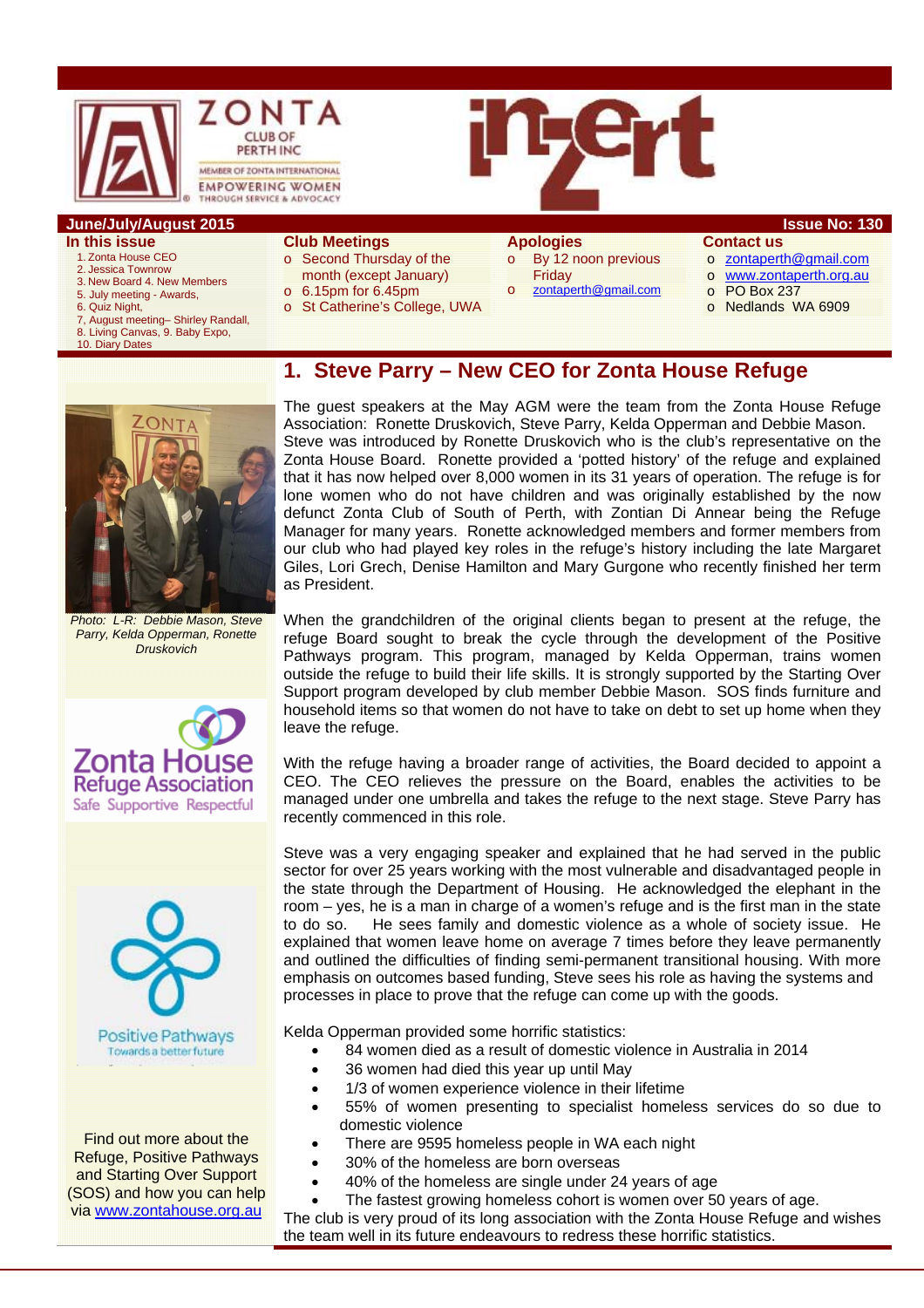### **2. Jessica Townrow – 2015 Young Woman In Public Affairs**

At the Annual General Meeting in May, Jessica Townrow was presented with the club's 2015 Young Woman in Public Affairs Award by outgoing Club President, 'Tricia Summerfield.

Jill Anderson, Chair of the Awards and Holidays Committee introduced Jessica and explained that she is a Year 12 student at Shenton College and has been a member of the Student Council since Year 9. This year Jessica had been elected as Head of the Environment Portfolio on the Student Council. She is currently joint President of the school's Amnesty Group and seen the group grow from 15 to 50 members.

She has made time to volunteer at her local St Vincent De Paul Society store, and in 2013 took part in a World Challenge Expedition to Vietnam and Cambodia and has taken part in several United Nations Youth Australia events. Jessica is a strong advocate for women's right to education and has campaigned within her school community to spread awareness of the need for gender equality.

Jessica explained how she uses her voice to speak for women who can't speak up for themselves. Her friends identified her as the 'token feminist' for her school year and she was pleased with the title. How did she become involved? In Year 10 she was floating without direction until a friend asked her to bake for an equal marriage drive with the school's Amnesty Group. She found this a positive experience and since this time has become a passionate advocate for women's rights and gender equality and raised \$1600 for the Girl Rising movement. Jessica has been a leader in campaigns at the school on Stop Torture and Indigenous Youth Justice. Her involvement at school has led her to become involved with the Perth Amnesty LGBTIQ (lesbian, gay, bisexual, transgender, intersex and questioning) + Human Rights Group focusing on the My Body, My Right' campaign. She has been a volunteer at events including Perth's Pride Parade and Pride WA's "Fairday".

She believes that gender equality will change the world.

### **3. New Board**

It has been a busy few months during club meetings with the May AGM seeing the handover of Presidency from 'Tricia Summerfield to Sandra Burns and the installation of the new board by the District 23 Lieutenant Governor, Judy Gorton. Many thanks go to 'Tricia for her leadership in the last two years.



 *Presidents Handover from 'TriciaSummerfield (right) to Sandra Burns (left)* 



*The New Board members in their first official photo (l-r) Karen Groves, Ronette Druskovich, Vera Riley, Val Gandossini, Jill Anderson, Sandra Burns with Judy Gorton (D23 Lt Governor)* 



*(L-R)Jessica Townrow, Jill Anderson (Awards and Holidays Committee Chair) and 'Tricia Summerfield (Club President)*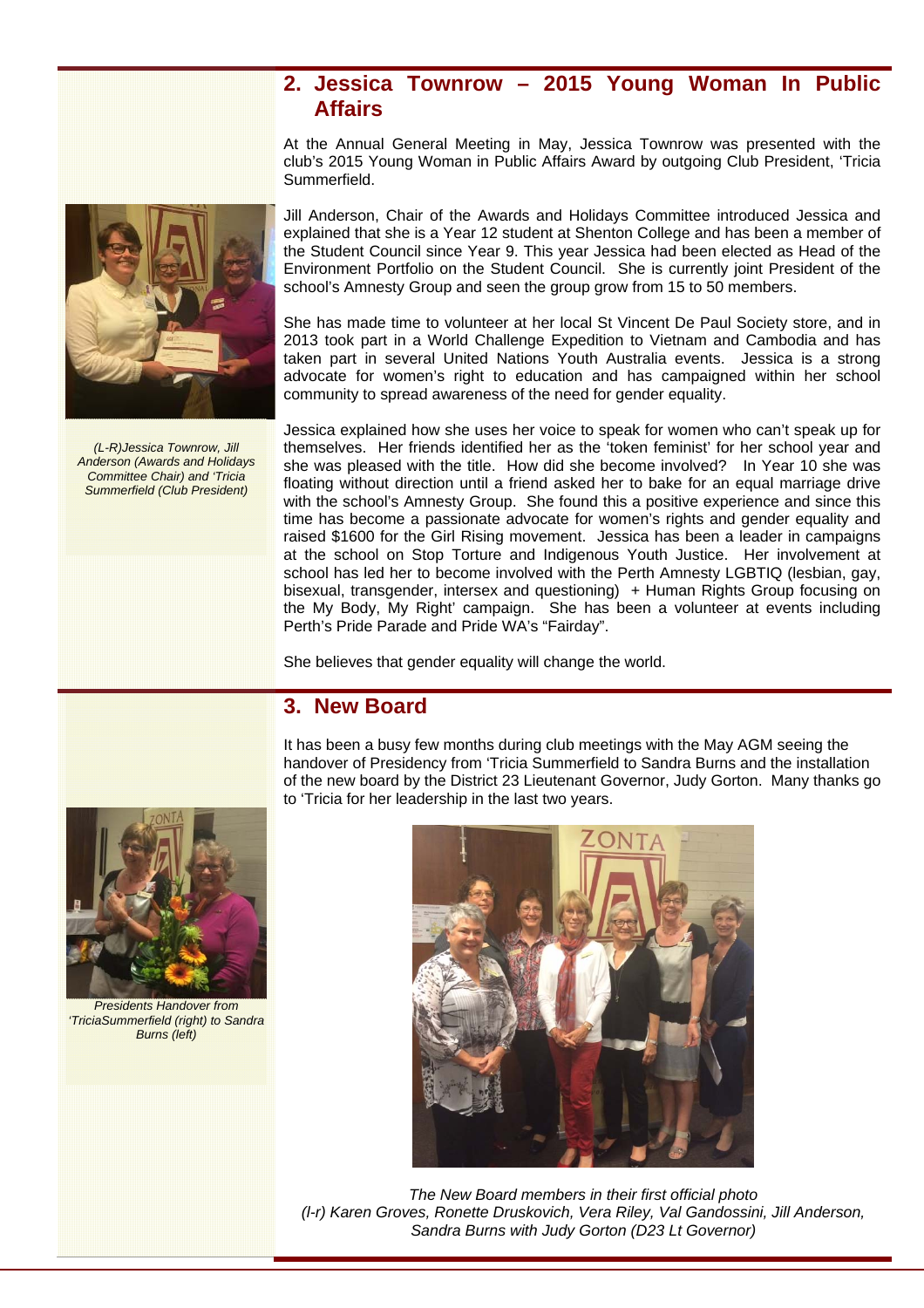### **4. New members**

We have also increased our club membership with the induction of three new wonderful women at the AGM in May, June and July meetings.

#### *a) May meeting - Tamara Findlay*



*Left to right: President 'TriciaSummerfield and D23 Lt Governor Judy Gorton with Tamara Findlay after her induction into the Club* 



*Tamara's grandmother, Peggy Woodcock was a founding member of our club.* 



*Left to right: Sandra Burns, Vicky Nazer and D23 Lt Governor Judy Gorton* 

Tamara's grandmother, Peggy Woodcock, was a charter member of the Zonta Club of Perth and was actively involved in community affairs, particularly the improvement of the status of women. Tamara would be honoured to follow in her footsteps. She is passionate about equal opportunity, inclusion and wellbeing for all and is keen to make a positive difference in the community.

Tamara is also a member of 100 Women, a giving circle that aims to help women around the world struggling with issues such as violence and assault, death in childbirth, poverty and lack of schooling – and sits on their Marketing committee.

Tamara has just completed an Emerging Leaders Program for community boards funded by about 25 community partners. She has applied for several board traineeships (non-voting member) and hopes to secure a board position in the near future within the community sector.

Tamara currently manages a team of six employees within the Public Sector Commission. In this role, she leads the preparation of the Director of Equal Opportunity in Public Employment Annual Report and the annual State of the WA Public Sector Report. Prior to commencing her public sector career with the Department of Defence in Canberra, Tamara was the Technical Manager for an environmental consultancy, building on her postgraduate qualification and laboratory experience. She is a member of the Institute of Public Administration Australia and mentors other public sector staff.

Tamara is married to Jason, a Project Engineer, and they just celebrated their second anniversary. She has no kids of her own – who knows what the future holds. She has one sibling, Natasha, who is the Solicitor in Charge, South-west Region, with Legal Aid.

According to Tamara…she is about 39 years old (one year to the big 4-0, sigh) but is known to act like a big kid, has sailed the STS Leeuwin II to Cape Naturaliste and back again, used to play tenor saxophone in a swing band and completed the Bronze level of the Duke of Edinburgh's Award scheme. She is also obsessed with pet animals and is currently seeking an appropriate rescue companion for her dog. She thinks she has a terrific sense of humour – but we know she does! Welcome to Tamara.

#### *b) June Meeting - Vicky Nazer*

Vicky has studied extensively and holds a Bachelor of Arts majoring in Politics and Philosophy (ANU Canberra); a Graduate Diploma in Education (secondary from Sydney University); a University of Cambridge Certificate in English Language Teaching for Adults (completed at Milner College, Perth).

Vicky's paid working life focussed on education with secondary school teaching in NSW, ACT and Tasmania; University Administration at Murdoch University and later Curtin University. In between, she spent 13 years in overseas aid administration with AusAID and finally a decade with the Western Australian Government (Department of Local Government and Community Services) from which she retired in 2014.

Past voluntary work has included conducting selection interviews and training with American Field Service (AFS) Intercultural Scholarship program and hosting a UN sponsored trainee from Timor Leste.

Vicky has diverse hobbies and enjoys reading, swimming (slowly), dancing (badly), music, theatre and movies (and obviously a sense of humour with this supplied information).

Vicky is currently single, being previously married and has two adult children – one residing in Perth and the other in San Francisco.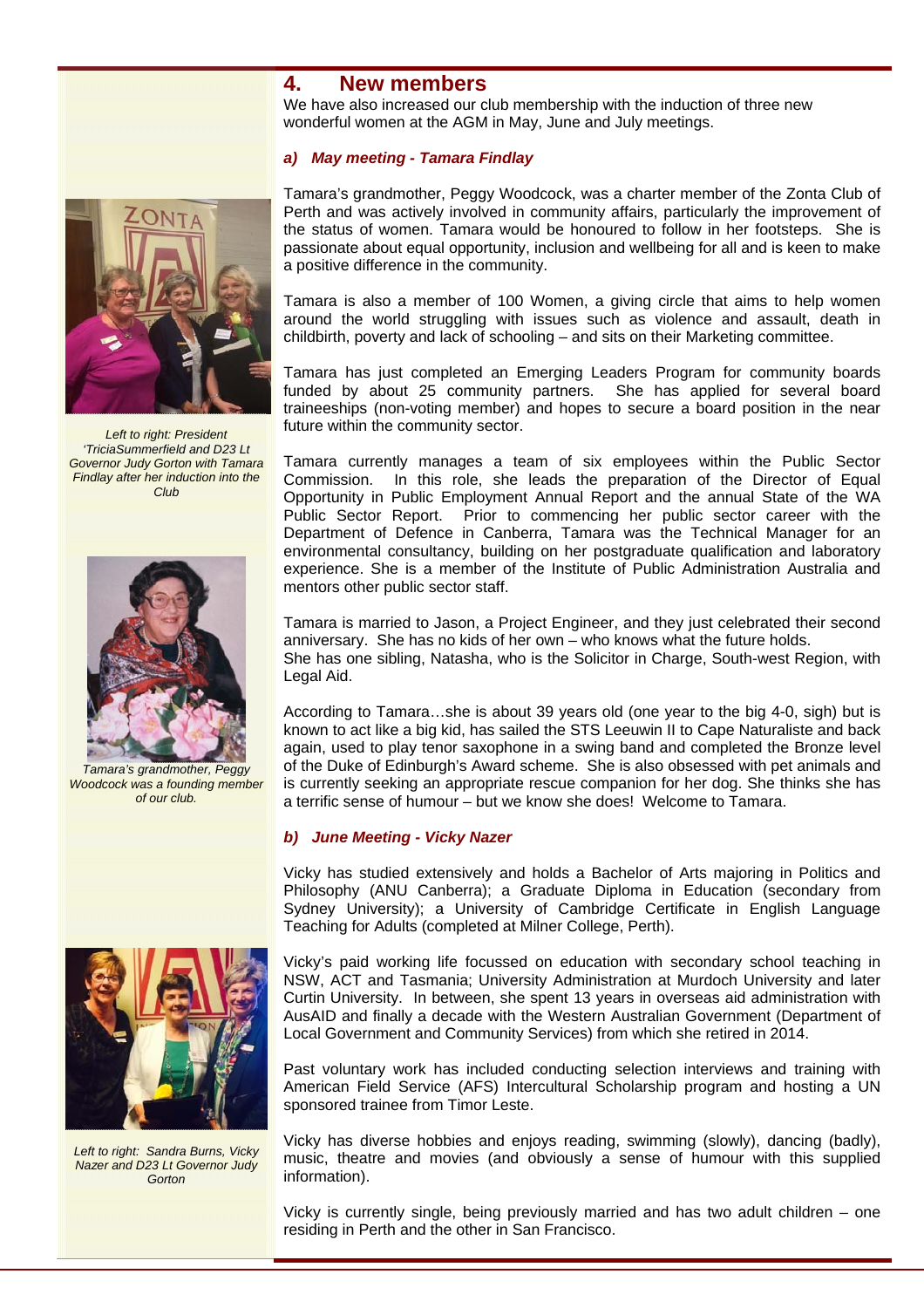#### *c) July Meeting - Liz Terracini*

Liz is keen to join the Zonta Club of Perth after a long term membership of Zonta Northern Rivers Club based in Lismore NSW until she moved to Sydney in 2010. Liz had just found the North Sydney Zonta Club when she decided to move to Perth to take up a position with UWA and to be closer to her Mum.

Whilst with Zonta Northern Rivers, Liz was a board member for 4 years and President for 2 years. She was on the Young Women in Public Affairs Committee and organised the dinner for the presentation of the award. She assisted with fundraising for the local women's refuge. Liz organised the annual film night which was a major fundraiser for the club for 3 years.

Currently Liz is employed as a Development Manager at the University of Western Australia in the Development and Alumni Relations office.

Liz was born in Scotland but moved to Perth as a young child and grew up here attending UWA and then working in the Performing Arts until she moved to Sydney in 1977. Liz lived in Italy for 8 years before moving back to Australia and the Northern Rivers region of NSW. She lived there for 22 years raising her two daughters there. She is now a grandmother of two boys aged 3 and 5.

She has served on the Cancer Council Regional Advisory Committees both in Lismore and in Sydney. Her active interests are walking especially taking in the beautiful Swan River and swimming. Liz loves history, research and reading and would like to travel a lot more!

Liz is happy to serve on any committee - "as I'm new to the Club I don't have a preference at this stage"

A huge welcome to our new members – we look forward to working with you all.

# **5. July meeting**

#### *Raising our consciousness*

Cath Sutherland from Conscious Business was the guest speaker at the July meeting. She had spoken at the Area 3 workshop earlier in the year and provided a fascinating insight into how we could apply some brand marketing techniques to grow Zonta.

Successful business relies on successful relationships. She explained that we are energy beings designed to translate energy into neural code and also feeling beings that think! She described a brand relationship cycle and talked us through the various stages of global vision, purpose, values, personality and product and how they can be applied to Zonta.

She encouraged us to think about Zonta as a 'lovemark' product – an organisation that earns high love and high respect – so people will just want to join us.

#### *Education Award Winners*

Lara Allen and Rosalie Jane Lorenzi were two worthy recipients of this award that rewards women studying towards their first degree with \$2,000 to help them continue their studies. Competition for the award is intense and these women both demonstrated that they were not only completing their studies to a high level but also making a significant contribution to the community.

The recipients were proudly supported by family and friends including Rosalie's daughter and Lara's mother.

We wish them every success in their future studies. Congratulations!



*Cath Sutherland receives a thank you gift from Tamara Findlay* 



*L-R: President Sandra Burns, Rosalie's daughter, Rosalie Lorenzi Lara Allen and Meryl Moore (Lara's mother) at the presentation* 



*Judy Gorton, D23 Lt Governor (left) and Club President Sandra Burns (right) welcome new member Liz Terracini (centre)*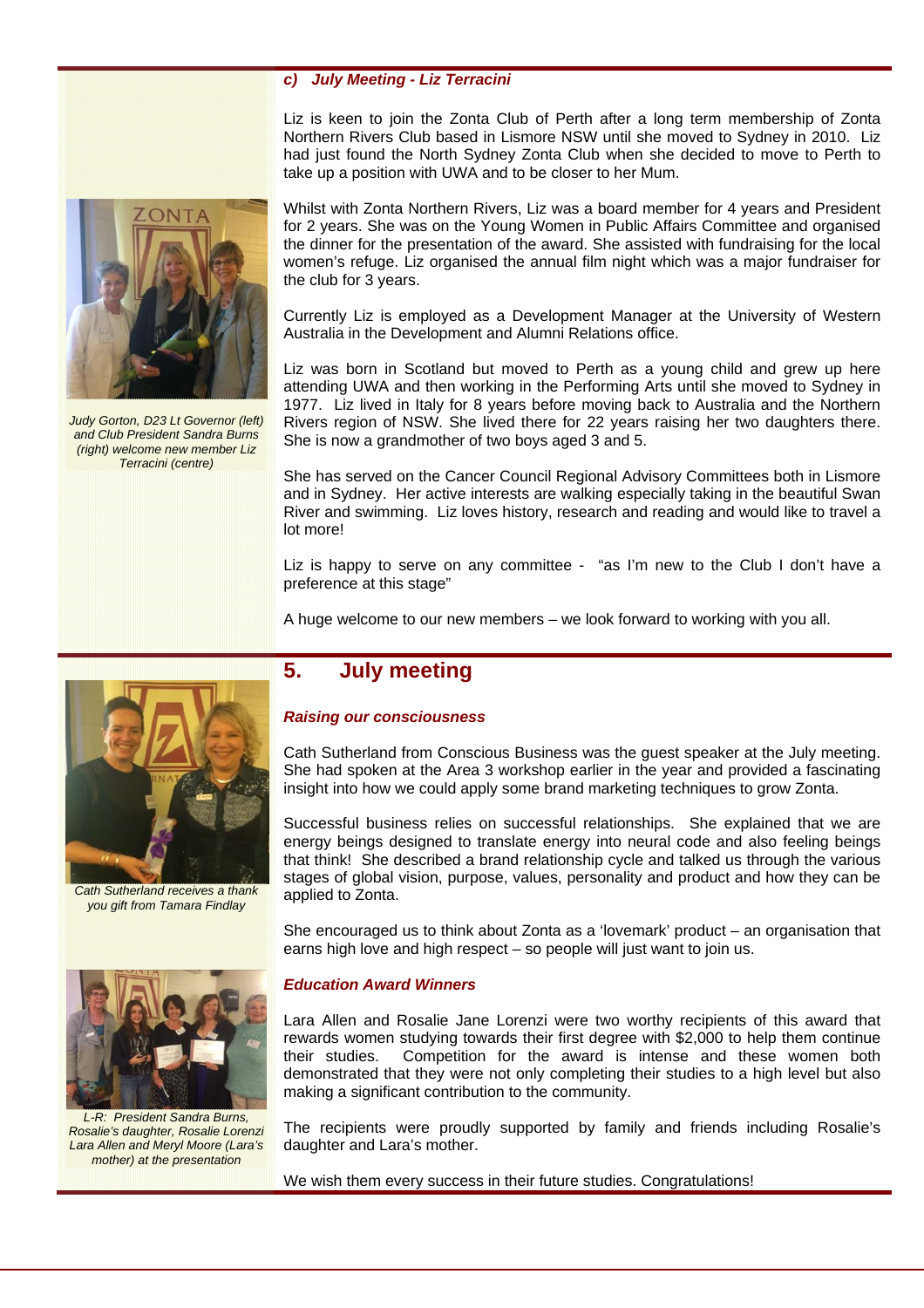



*Lois Joll (MC) and Judy Gorton (Quizmaster)*

## **6. Quiz Night in pictures**

The annual Quiz Night was held on 7 August at the Cambridge Bowling Club. The event was MC'd by Lois Joll and the quizmaster was Judy Gorton. It was a full house and it was fascinating to see the range of 'nibbles' brought to the event that ranged from chips and dips to pots of soup!

The evening ran smoothly with everyone having time for a chat between the rounds. The questions, set by 'Tricia Summerfield, were a mix of general knowledge with something for everyone to have a crack at. Deb Mason had done a great job in coordinating the silent auction and raffles with members also donating many prizes. The final count hasn't been completed but well over \$4,000 was raised.



*The silent auction featured many* 



*<u>Sciona Browne counts the money</u> from the raffle*



*The event was a full house!*

## **7. August meeting – Shirley Randall**



*President Sandra Burns thanks Prof Shirley Randall for her presentation* 



*Members were enthralled with Prof Shirley Randall's talk*

Members and guests were delighted to welcome ZI Honorary Zontian, Shirley Randell to the August meeting. Judy Gorton explained in her introduction that Shirley was passing through Perth visiting family and had spoken that morning at Perth Modern School – a school she had attended as a girl. Shirley has education and philosophy degrees and has worked around the world including PNG, Rwanda and Bangladesh where she lectures in education.

Shirley is well known to many members as she was a speaker at the Zonta International Convention in Turin in 2012 and also at the District 23 Conference when it was held in Perth in 2013.

She spoke to us about the women and men that she had trained for their Masters in Education in Rwanda and Bangladesh. She described how she feels very relaxed working in Rwanda but there is no guarantee of safety in Bangladesh. We were able to understand the history and culture of these countries through the stories of nine remarkable men and women – many of whom now hold prestigious positions not just in Rwanda and Bangladesh but also a number of other countries.

Rwanda in particular is a special country in that it has recovered from the genocide of 1994 to become a country where there is a zero tolerance of corruption and gender based violence. Today 64% of parliamentarians in Rwanda are women – the highest percentage of women in any parliament in the world.

Rwanda and Bangladesh both offer free education to Year 12 and in so doing have achieved the millennium development goals for girls' education. We appreciated Shirley's insights and learned a lot about the challenges that her students have overcome to realise their dreams.



### **8. Pregnancy, Babies and Children Expo**

Congratulations to those members that helped out on the Birthing Kit stand at the Pregnancy, Babies and Children Expo at Claremont Showgrounds from 31 July to 2 August. Jean Wyder is the Area 3 Birthing Kit Coordinator and she advises that over \$3,000 was raised through rattling the tins.

Great work by members from all the clubs – that will help the Birthing Kit Foundation fund another thousand kits! If you would like to find out more about the birthing kits